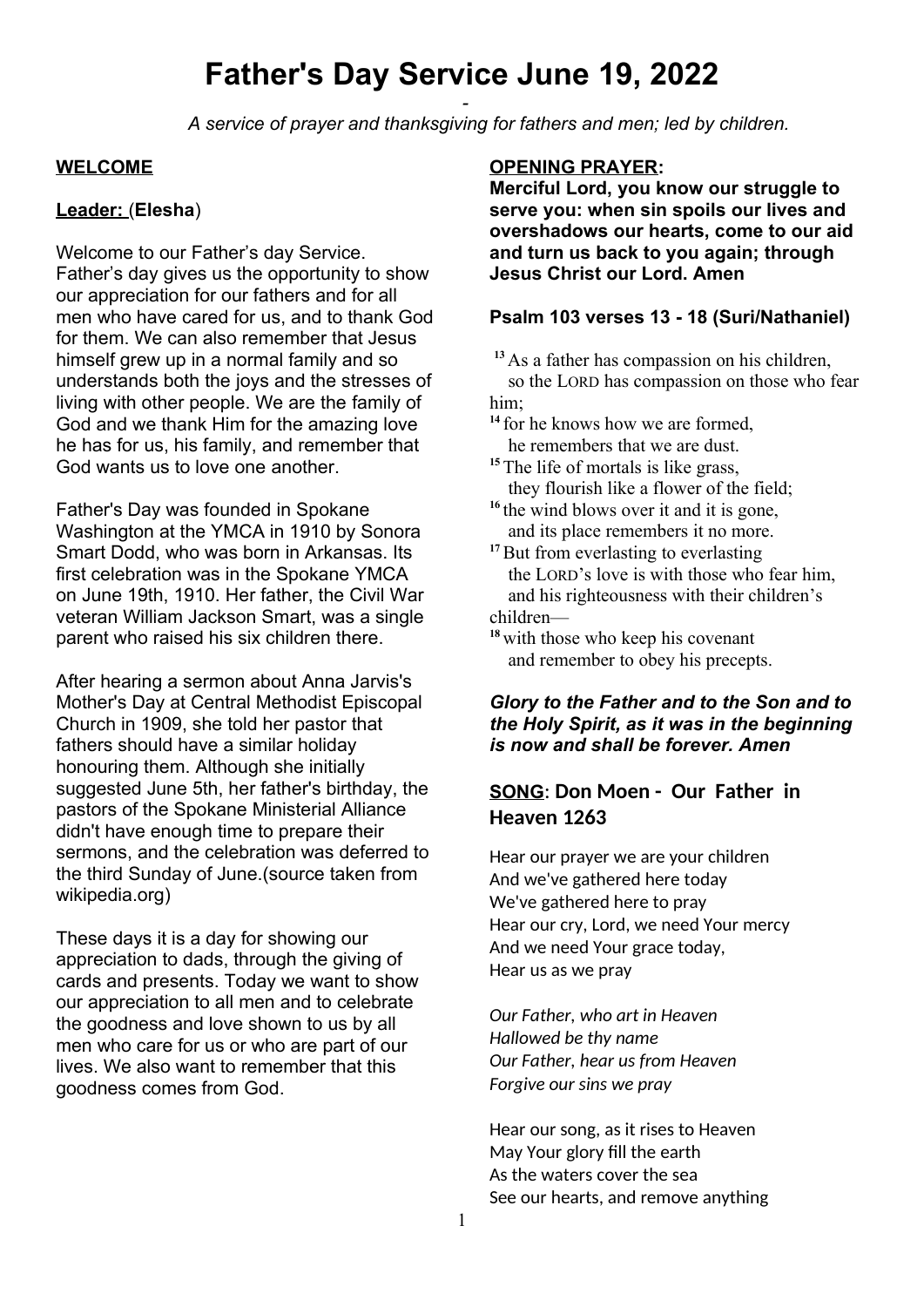that is standing in the way, of coming to You today

And though we are few, we're surrounded by many who have crossed that river before And this is the song we'll be singing forever Holy is the Lord, Holy is the Lord Holy is the Lord, Holy is the Lord

#### **First Reading: Nathaniel Ephesians Ch.6 v1-4**

#### **Second Reading: Emmanuel 2 Samuel Ch.7 v12-16**

*This is the word of the Lord: Thanks be to God*

### **PRAYERS (King's Club)**

#### **Emily**

Loving God, we thank you for the love of the fathers you have given us, and for all men who care for us.

Their love and care is so precious that it can never be measured.

Their patience seems to have no end.

May we see your loving hand behind them and guiding them.

We ask you to bless them with your own special love.

Lord, hear us; **Lord, graciously hear us.**

#### **Gabriella**

Gracious God,

We thank you for adopting us into your family through the miracle of your grace, and for calling us to be brothers and sisters to each other.

Today, loving God, we pray for our fathers and men who cared for us when we were helpless who comforted us when we were hurt whose love and care we often take for granted.

Lord, hear us; **Lord, graciously hear us.**

#### **Emilie**

Today we pray for:

those who are grieving the loss of their fathers, those who never knew their biological fathers, those who have experienced the wonder of an adopted father's love, the families separated by war or conflict. Lord, give them special blessings.

Keep us united with you and with each other, so that we can be and become all that we are meant to be.

Lord, hear us; **Lord, graciously hear us. Amen** 

### **SONG**: **Father Me- Paul Oakley 2172**

You have loved me with such perfect love Fathered me with such a tender touch Your faithfulness surrounds my soul Your mercy lifts my head How could I repay all you have done?

*Father me, faithful Father Father me, no-one else could ever be The perfect Father God to me*

You now clothe me with your righteousness Hide me in the shadow of your wings And even in my darkest days Your light will guide my way Hallelujah to the King of grace

#### **PEACE:**

Christ is our peace. He has reconciled us to God in one body by his cross. We meet in his name and we share his peace.

The peace of the Lord be always with you. **And also with you**

#### **OFFERTORY - Hymn 1**

Abba Father, let me be, Yours and Yours alone May my will forever be, Evermore Your own. Never let my heart grow cold, Never let me go. Abba Father let me be. Yours and Yours alone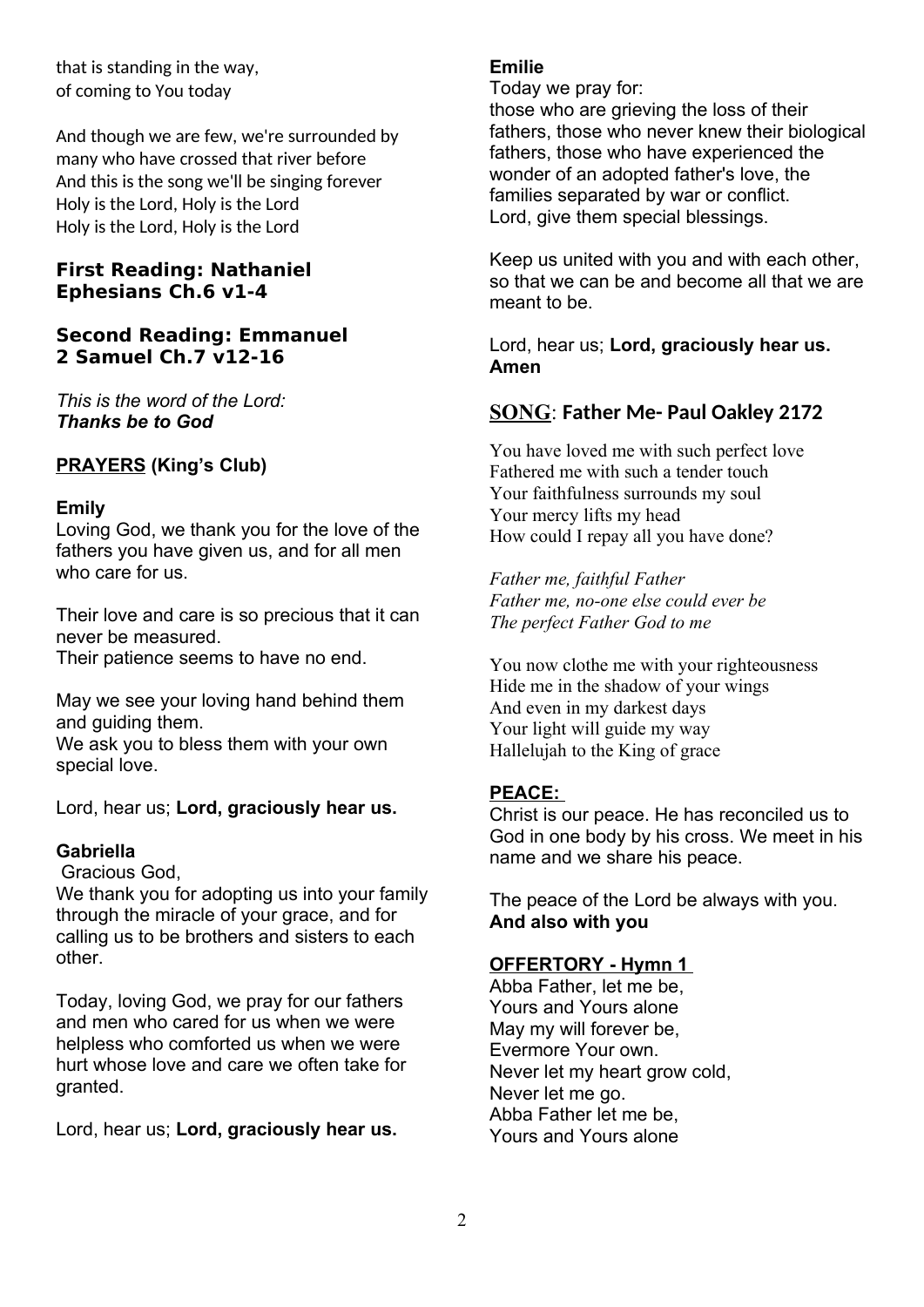**Lord Jesus, you love us so much that you gave yourself for us on the cross. Help us to love you so that we give of ourselves to you. Bless our offering of money and our lives, that we may be a blessing to others. Amen** 

'**Fathers in the Bible' (King's Club)**

**These fathers set worthy examples to follow: By Jack Zavada**

### **Updated on May 06, 2020**

### **Miss Glenys**

Scripture is filled with [people we can learn](about:blank)  [much from.](about:blank) When it comes to the challenging vocation of [fatherhood,](about:blank) several fathers in the Bible show what is wise to do and also what is not wise to do.

The most important father figure in the Bible is God the Father—the ultimate role model for all human dads. His love, kindness, patience, [wisdom,](about:blank) and protectiveness are impossible standards to live up to. Fortunately, he is also forgiving and understanding, answering fathers' prayers, and giving them expert guidance so they can be the man their family wants them to be.

### **Gabriella**

ADAM – THE FIRST MAN

As the first man and first human father, Adam had no example to follow except for God's. Regrettably, he strayed from God's example and ended up plunging the world into sin. Ultimately, he was left to deal with the tragedy of his son Cain murdering his other son, Abel. Adam has much to teach today's fathers about the consequences of our actions and the absolute necessity of obeying God.

### **Lessons to Learn From Adam**

- God is looking for fathers who freely choose to obey him and submit to his love.
- Fathers with integrity live in the knowledge that nothing is hidden from God's sight.

• Instead of blaming others, godly fathers take responsibility for their own failures and shortcomings.

### **Emily**

### NOAH – A RIGHTEOUS MAN

Noah stands out among fathers in the Bible as a man who clung to God in spite of the wickedness all around him. What could be more relevant today? Noah was far from perfect, but he was humble and protective of his family. He bravely carried out the task God assigned to him. Modern fathers may often feel they are in a thankless role, but God is always pleased by their devotion.

### **Lessons to Learn From Noah**

- God promises to bless and protect those who faithfully follow and obey him.
- Obedience is not a sprint but a marathon. It means a lifetime of faithful devotion.
- Even the most faithful fathers have weaknesses and can fall into sin

### **Emilie**

### ABRAHAM – FATHER OF A NATION

What could be more frightening than being the father of an entire nation? That was the mission God gave Abraham. He was a leader of tremendous faith, passing one of the most difficult tests God ever gave a man: offering his son Isaac as a sacrifice. Abraham made mistakes when he relied on himself instead of God. Still, he embodied qualities that any father would be wise to develop.

#### **Lessons to Learn From Abraham**

- God wants to use us, in spite of our shortcomings. He will even rescue and support us through our foolish mistakes.
- Genuine faith pleases God.
- God's purposes and plans are revealed in phases over a lifetime of obedience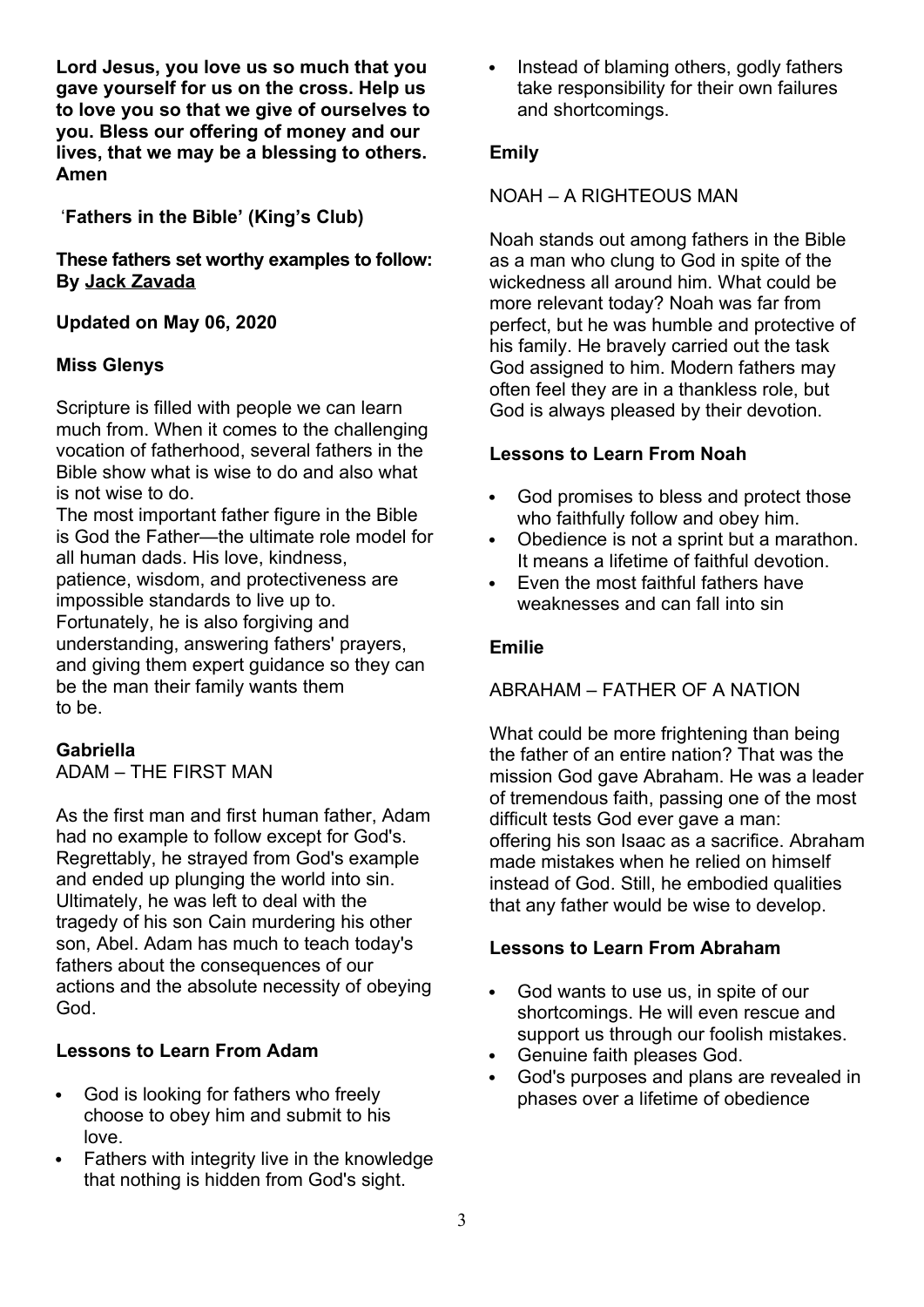#### ISAAC – ABRAHAM'S SON

Many fathers feel intimidated trying to follow in the footsteps of their own father. Isaac must have felt that way. Abraham was such an outstanding leader that Isaac could have gone wrong. He could have resented his father for offering him as a sacrifice, yet Isaac was an obedient son. From his father Abraham, Isaac learned the invaluable lesson of trusting God. That made Isaac one of the most favoured fathers in the Bible.

#### **Lessons to Learn From Isaac**

- God loves to answer a father's prayers.
- Trusting God is wiser than lying.
- Parents should not show favouritism to one child over another.

#### **Gabriella**

JACOB – FATHER OF THE 12 TRIBES OF ISREAL

Jacob was a schemer who tried to work his own way instead of trusting God. With the help of his mother Rebekah, he stole his twin brother Esau's birth-right. Jacob fathered 12 sons who in turn founded the 12 tribes of Israel. As a father, however, he favoured his son, Joseph, causing jealousy among the other brothers. The lesson from Jacob's life is that God works with our obedience and in spite of our disobedience to make his plan come to pass.

#### **Lessons to Learn From Jacob**

- God wants us to trust him so we will benefit from his blessings.
- Fighting against God is a losing battle.
- We often worry about missing God's will for our life, but God works with our mistakes and bad decisions.
- God's will is sovereign; his plans cannot be undone.

### **Emily**

MOSES – GIVER OF THE LAW

Moses was the father of two sons, Gershom and Eliezer, and he also served as a father figure to the entire Hebrew people as they escaped from slavery in Egypt. He loved them and helped discipline and provide for them on their 40-year journey to the Promised Land. At times Moses seemed to be a larger-than-life character, but he was only a man. He shows today's fathers that overwhelming tasks can be achieved when we stay close to God.

#### **Lessons to Learn From Moses**

- With God all things are possible.
- Sometimes we must delegate to be a good leader.
- God desires intimate fellowship with every believer.
- No one can follow God's laws perfectly. We all need a Saviour.

#### **Emile**

#### DAVID – A MAN AFTER GOD'S OWN **HFART**

One of the great stories of struggle in the Bible concerns David, a special favourite of God. He trusted God to help him defeat the giant Goliath and put his faith in God as he was on the run from King Saul. David sinned greatly, but he repented and found forgiveness. His son Solomon went on to become one of Israel's greatest kings.

#### **Lessons to Learn from David**

- Honest self-examination is necessary to recognize our own sin.
- God wants our whole hearts.
- We cannot hide our sins from God.
- Sins have consequences.
- The Lord is always there for us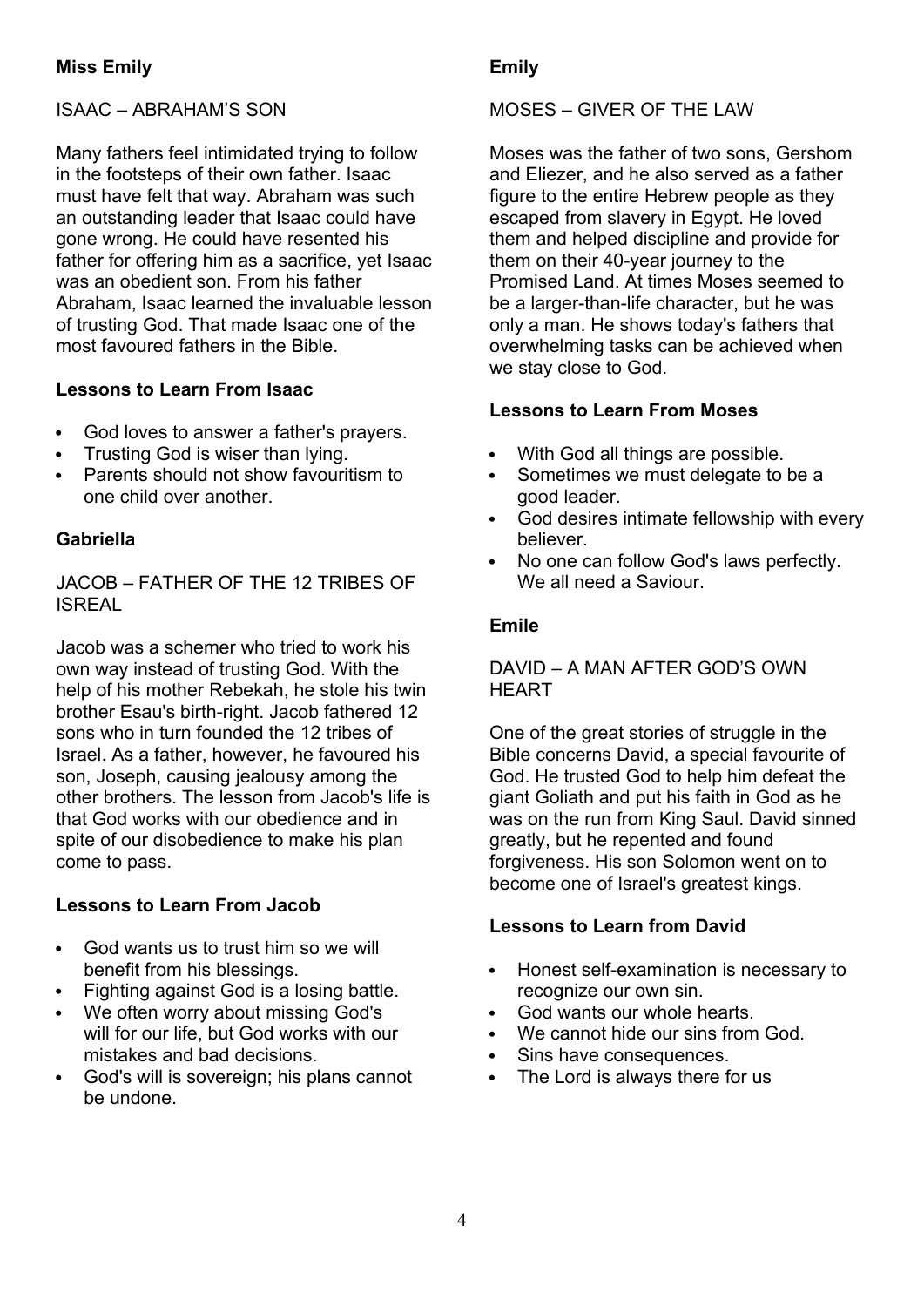#### **Miss Emily**

#### JOSEPH – EARTHLY FATHER OF JESUS

Surely one of the most underrated fathers in the Bible was Joseph, the foster father of [Jesus Christ](about:blank). He went through great difficulties to protect his wife [Mary](about:blank) and their baby, then saw to Jesus' education and needs as he was growing up. Joseph taught Jesus the carpentry trade. The Bible calls Joseph [a righteous man](about:blank), and Jesus must have loved his guardian for his quiet strength, honesty, and kindness.

#### **Lessons to Learn From Joseph**

- God honours men of integrity and rewards them with his trust.
- Mercy always wins.
- Obedience may result in humiliation and disgrace before men, but close friendship with God.

#### **Miss Glenys**

#### GOD THE FATHER

God the Father, the First Person of the Trinity, is the father and creator of all. Jesus, his only Son, showed us a new, intimate way of relating to him. When we see God as our heavenly Father, provider, and protector, it puts our lives in a whole new perspective. Every human father is also a son of this highest of God, the constant source of strength, wisdom, and hope to Christians everywhere.

#### **Lessons to Learn From God the Father**

- God is constant; he never changes. We can depend on Him.
- God is faithful.
- God is love.
- Our heavenly Father is an example for earthly fathers to emulate.

#### **Song: Good, Good Father by Chris Tomlin**

Oh, I've heard a thousand stories of what they think you're like But I've heard the tender whisper of love in the dead of night And you tell me that you're pleased And that I'm never alone

*You're a Good, Good Father It's who you are, it's who you are, it's who you are And I'm loved by you It's who I am, it's who I am, it's who I am*

I've seen many searching for answers far and wide But I know we're all searching For answers only you provide Cause you know just what we need Before we say a word

You are perfect in all of your ways You are perfect in all of your ways You are perfect in all of your ways to us

Love so undeniable I, I can hardly speak Peace so unexplainable I, I can hardly think

As you call me deeper still As you call me deeper still As you call me deeper still Into love, love, love

#### **'Appreciation of Father's' ( Pathfinders)**

#### **Poem read by Elizabeth and Elesha**

#### **GIFT FOR FATHERS**

#### **Song to listen to: There's No-one Like Jesus – Ayanda Khumalo version played from 1:37**

#### **Intercessions- King's Club & Pathfinders**

#### **Gabriella**

God, creator and sustainer, we thank you for nurturing us like a mother. We praise you that your care and protection surround us like a father. On this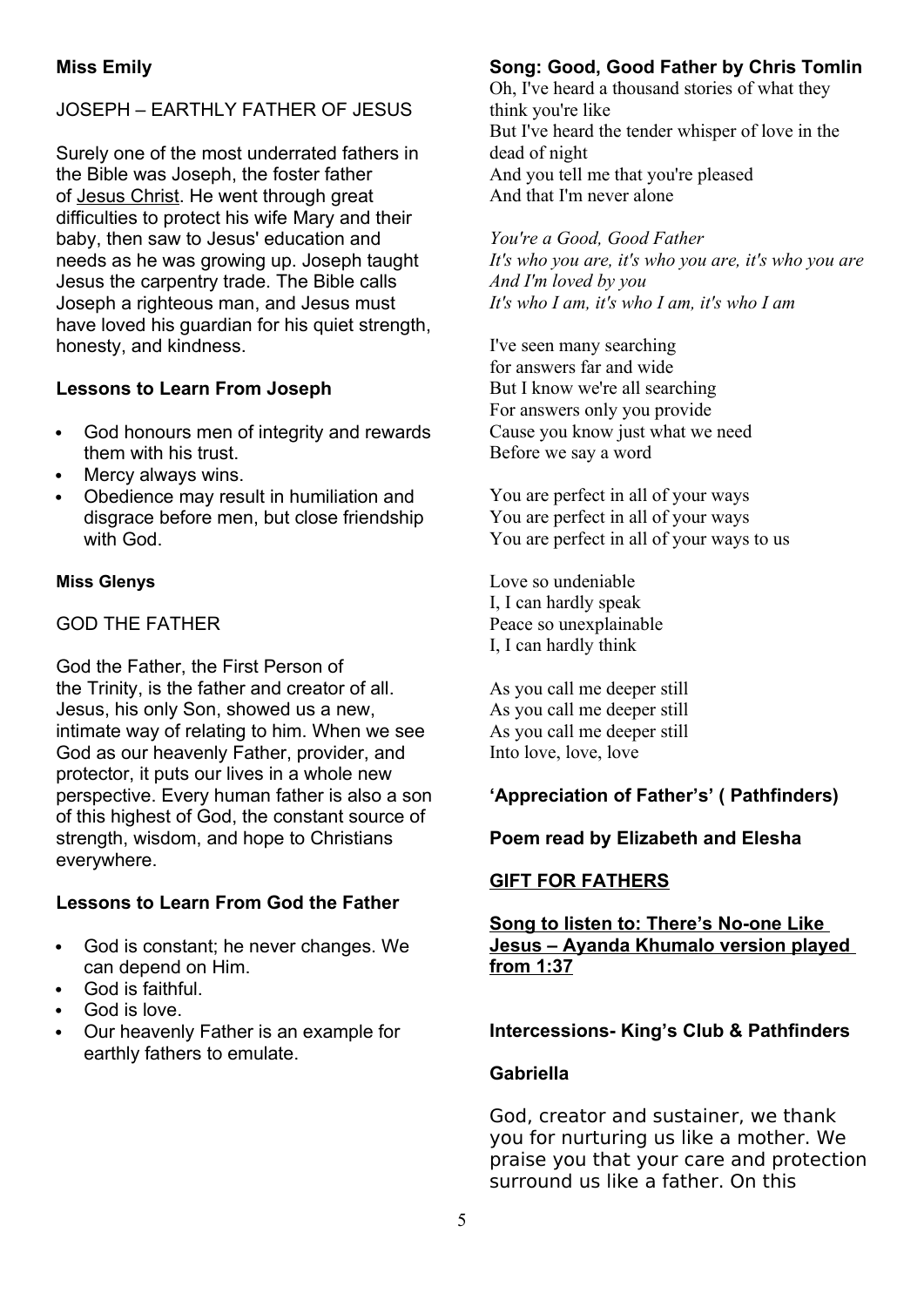Fathering Sunday, we remember all the people who have nurtured us, especially the important men in our lives, those who have seen, not just with their eyes, but with their heart. Hear our prayer for fathers around the world.

Father God, in your mercy, **hear our prayer.**

## **Emily**

We remember fathers, whose families are torn apart by jealousy, fighting and misunderstandings.

We remember fathers who are older. but who still bear the responsibility of raising children and grandchildren. And we remember fathers who mean well, but make mistakes.

Father God, in your mercy, **hear our prayer.**

### **Emilie**

We remember men who, because of various circumstances, are unable to become fathers. We remember fathers who have adopted children and fathers who given up their rights as fathers. Father God, in your mercy, **hear our prayer.**

### **Gabriella**

We remember fathers who rejoice in the achievements of their children. Who joyfully watch a new generation take hold. We remember fathers who are single parents, who through personal sacrifice and perseverance provide a loving home for their children. Father God, in your mercy, **hear our prayer.**

## **Emily**

We remember fathers who helplessly watch their children suffer and die from malnutrition because of famine, drought, flood or war.

We pray for the fathers where recent disasters have occurred and those taking their children in hope onto the high seas. We remember fathers whose children are sick or disabled and who will try anything to cure or help them. Father God, in your mercy, **hear our prayer.**

### **Emilie**

We pray for fathers and their children around the world caught in the terrors of violence and living in fear — in Tigray, Ethiopia, Yemen and Ukraine. We weep with the fathers of those who inflict violence on others. Father God, in your mercy, **hear our prayer.**

### **Gabriella**

Nurturing God, thank you for those who have nurtured us. Open our eyes to the plight of so many fathers and mothers around the world for whom life is difficult. Help us to share your love and mercy with them. Father God, in your mercy, **hear our prayer.**

### **Grace**

May fathers everywhere continue to look after us.

### **Emily**

In the silence of this moment, hear the prayers of our hearts. [pause]

God, in your mercy, **hear our prayer.**

### **Annika**

Bless all fathers everywhere.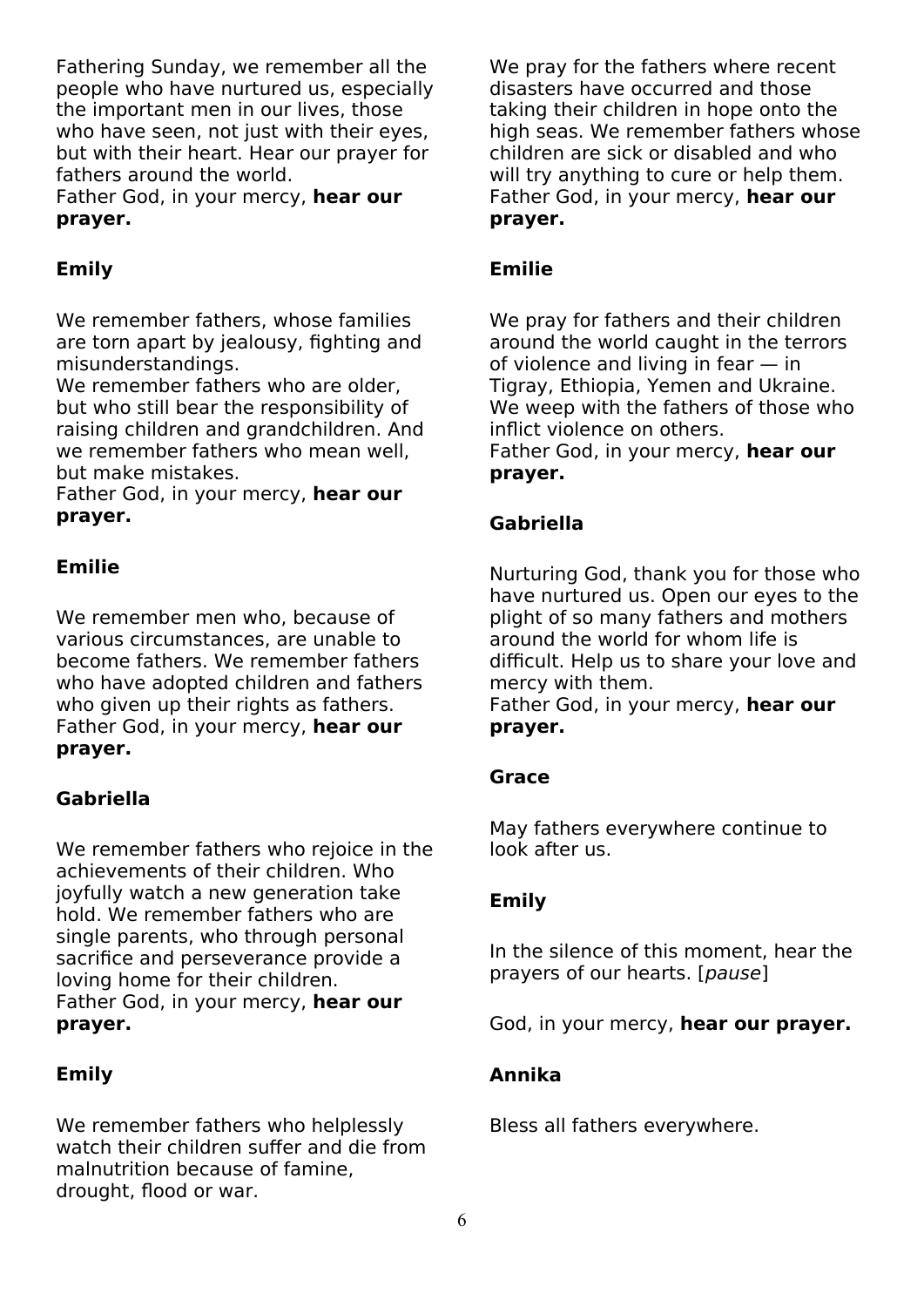### **Emilie**

Merciful God, Father of us all, honour our prayers, spoken and unspoken, humbly lifted to you in faith. **Amen**.

### *Taken from worship words.co.uk*

#### **Elizabeth & Elesha with their own intercessions**

#### **Elesha**

We ask your blessing on all men who are part of our church family here in Forest Gate. **May your eternal blessing be always upon them, through Jesus Christ our Lord. Amen.**

#### **THE LORD'S PRAYER**

**Our Father in heaven hallowed be your name, your kingdom come, your will be done, on earth as it is in heaven. Give us today our daily bread and forgive us our sins, as we forgive those who sin against us. Lead us not into temptation but deliver us from evil. For the kingdom, the power, and the glory are yours now and forever. Amen.**

#### **Talk**: **John Britten**

#### **SONG**: **In Christ Alone (1346)**

In Christ alone my hope is found He is my light my strength my song This Cornerstone, this solid Ground Firm through the fiercest drought and storm What heights of love, what depths of peace When fears are stilled when strivings cease! My Comforter my All in All Here in the love of Christ I stand

In Christ alone! - who took on flesh Fullness of God in helpless babe! This Gift of love and righteousness Scorned by the ones He came to save Till on that cross as Jesus died The wrath of God was satisfied For every sin on Him was laid Here in the death of Christ I live

There in the ground His body lay Light of the world by darkness slain Then bursting forth in glorious Day Up from the grave He rose again! And as He stands in victory Sin's curse has lost its grip on me For I am His and He is mine Bought with the precious blood of Christ

No guilt in life no fear in death This is the power of Christ in me From life's first cry to final breath Jesus commands my destiny No power of hell no scheme of man Can ever pluck me from His hand Till he returns or calls me home Here in the power of Christ I'll stand!

#### **Prayer and blessing for fathers and men**

#### **NOTICES AND BIRTHDAYS**

 **FINAL SONG**: Graham Kendrick - O Father of the Fatherless (950)

O Father of the fatherless In whom all families are blessed I love the way you father me You gave me life, forgave the past Now in your arms I'm safe at last I love the way you father me

*Father me, forever you'll father me And in your embrace I'll be forever secure I love the way you father me I love the way you father me*

When bruised and broken I draw near You hold me close and dry my tears I love the way you father me At last my fearful heart is still Surrendered to your perfect will I love the way you father me